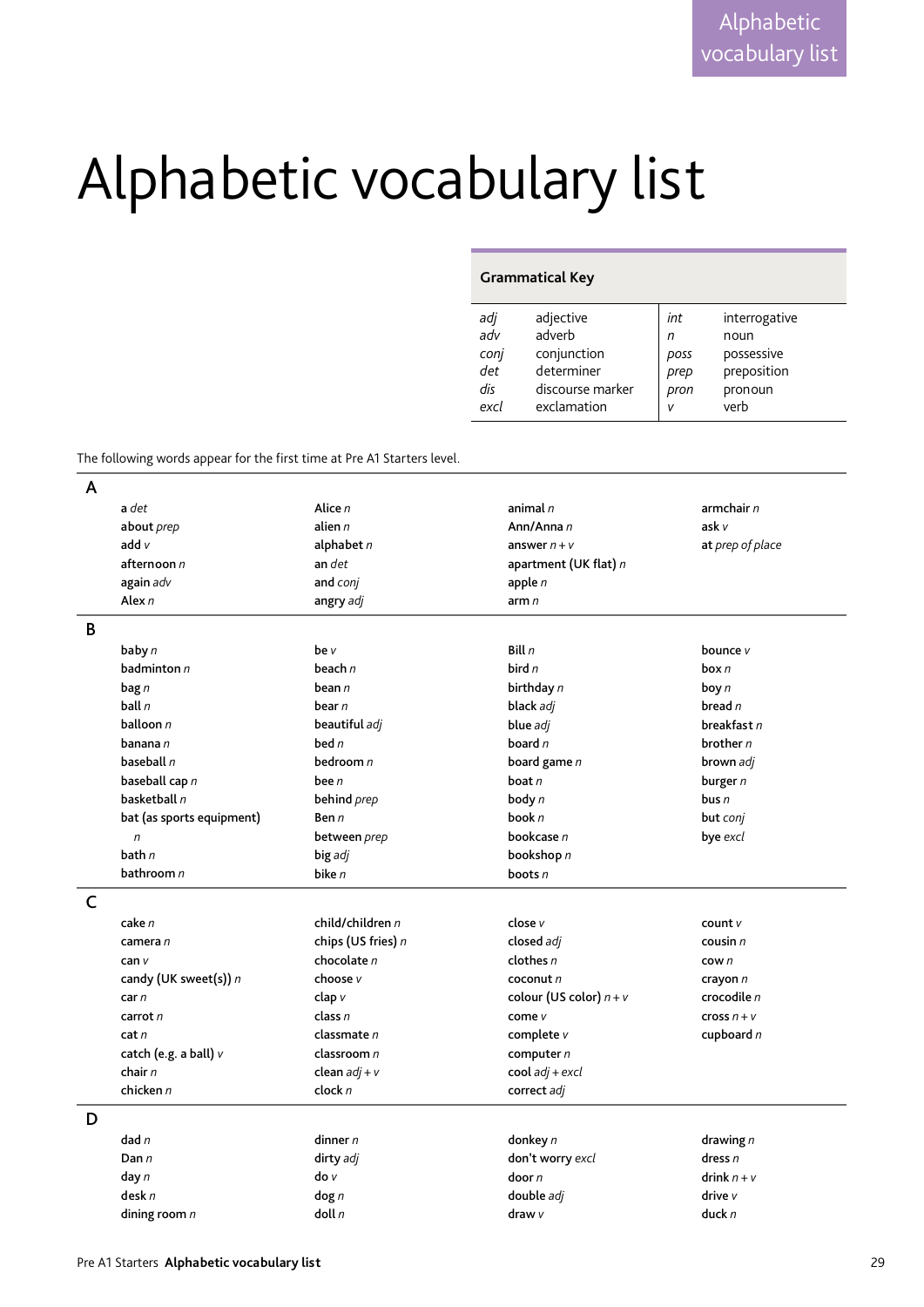| E            |                             |                             |                        |                             |
|--------------|-----------------------------|-----------------------------|------------------------|-----------------------------|
|              | ear n                       | elephant $n$                | enjoy v                | evening $n$                 |
|              | eat v                       | end $n$                     | eraser (UK rubber) n   | example $n$                 |
|              | egg $n$                     | English $adj + n$           | Eva n                  | eye n                       |
| F            |                             |                             |                        |                             |
|              | face n                      | fish $(s + pl) n$           | food $n$               | frog $n$                    |
|              | family $n$                  | fishing $n$                 | foot/feet $n$          | from prep                   |
|              | fantastic $adj + excl$      | flat (US apartment) n       | football (US soccer) n | fruit n                     |
|              | father $n$                  | floor n                     | for <i>prep</i>        | fun $adj + n$               |
|              | favourite (US favorite) adj | flower $n$                  | friend $n$             | funny adj                   |
|              | find v                      | fly $v$                     | fries (UK chips) n     |                             |
|              |                             |                             |                        |                             |
| G            |                             |                             |                        |                             |
|              | game n                      | glasses $n$                 | goodbye excl           | grape n                     |
|              | garden $n$                  | go v                        | Grace n                | gray (UK grey) adj          |
|              | get v                       | go to bed v                 | grandfather n          | $\textsf{great}$ adj + excl |
|              | giraffe n                   | go to sleep v               | grandma n              | green adj                   |
|              | girl $n$                    | goat n                      | grandmother $n$        | grey (US gray) adj          |
|              | give v                      | good adj                    | grandpa n              | guitar n                    |
| H            |                             |                             |                        |                             |
|              | hair $n$                    | he pron                     | him pron               | hooray excl                 |
|              | hall $n$                    | head $n$                    | hippo n                | horse n                     |
|              | hand $n$                    | helicopter $n$              | his poss adj + pron    | house n                     |
|              | handbag $n$                 | hello excl                  | hit v                  | how int                     |
|              | happy adj                   | her poss $adj + pron$       | hobby n                | how many int                |
|              | hat $n$                     | here adv                    | hockey n               | how old int                 |
|              | have v                      | hers pron                   | hold v                 | Hugo n                      |
|              | have got v                  | hi excl                     | home $n + adv$         |                             |
| $\mathbf{I}$ |                             |                             |                        |                             |
|              | I pron                      | in prep of place $+$ time   | it pron                |                             |
|              | ice cream n                 | in front of prep            | its poss $adj + pron$  |                             |
|              |                             |                             |                        |                             |
| J            |                             |                             |                        |                             |
|              | jacket n                    | jellyfish n                 | juice $n$              |                             |
|              | jeans n                     | Jill $n$                    | jump v                 |                             |
| K            |                             |                             |                        |                             |
|              | keyboard (computer) n       | kid $n$                     | kitchen n              | kiwi n                      |
|              | kick v                      | Kim $n$                     | kite n                 | know v                      |
|              |                             |                             |                        |                             |
| L            |                             |                             |                        |                             |
|              | lamp $n$                    | letter (as in alphabet) $n$ | lizard n               | lots $adv + pron$           |
|              | learn v                     | like $prep + v$             | long adj               | lots of det                 |
|              | $\log n$                    | lime $n$                    | look v                 | love $v$                    |
|              | lemon $n$                   | line $n$                    | look at $v$            | Lucy $n$                    |
|              | lemonade n                  | listen v                    | lorry (US truck) n     | lunch $n$                   |
|              | lesson $n$<br>let's v       | live v                      | a lot $adv + pron$     |                             |
|              |                             | living room n               | a lot of det           |                             |
| M            |                             |                             |                        |                             |
|              | make v                      | me pron                     | monkey n               | Mr title                    |
|              | man/men n                   | me too dis                  | monster $n$            | Mrs title                   |
|              | mango $n$                   | meat $n$                    | morning $n$            | mum $n$                     |
|              | many det                    | meatballs $n$               | mother $n$             | music $n$                   |
|              | Mark n                      | milk $n$                    | motorbike $n$          | my poss adj                 |
|              | Matt n                      | mine pron                   | mouse/mice $n$         |                             |
|              | May (as in girl's name) $n$ | mirror $n$                  | mouse (computer) n     |                             |
|              | $\mathsf{mat} \, n$         | Miss title                  | mouth $n$              |                             |
|              |                             |                             |                        |                             |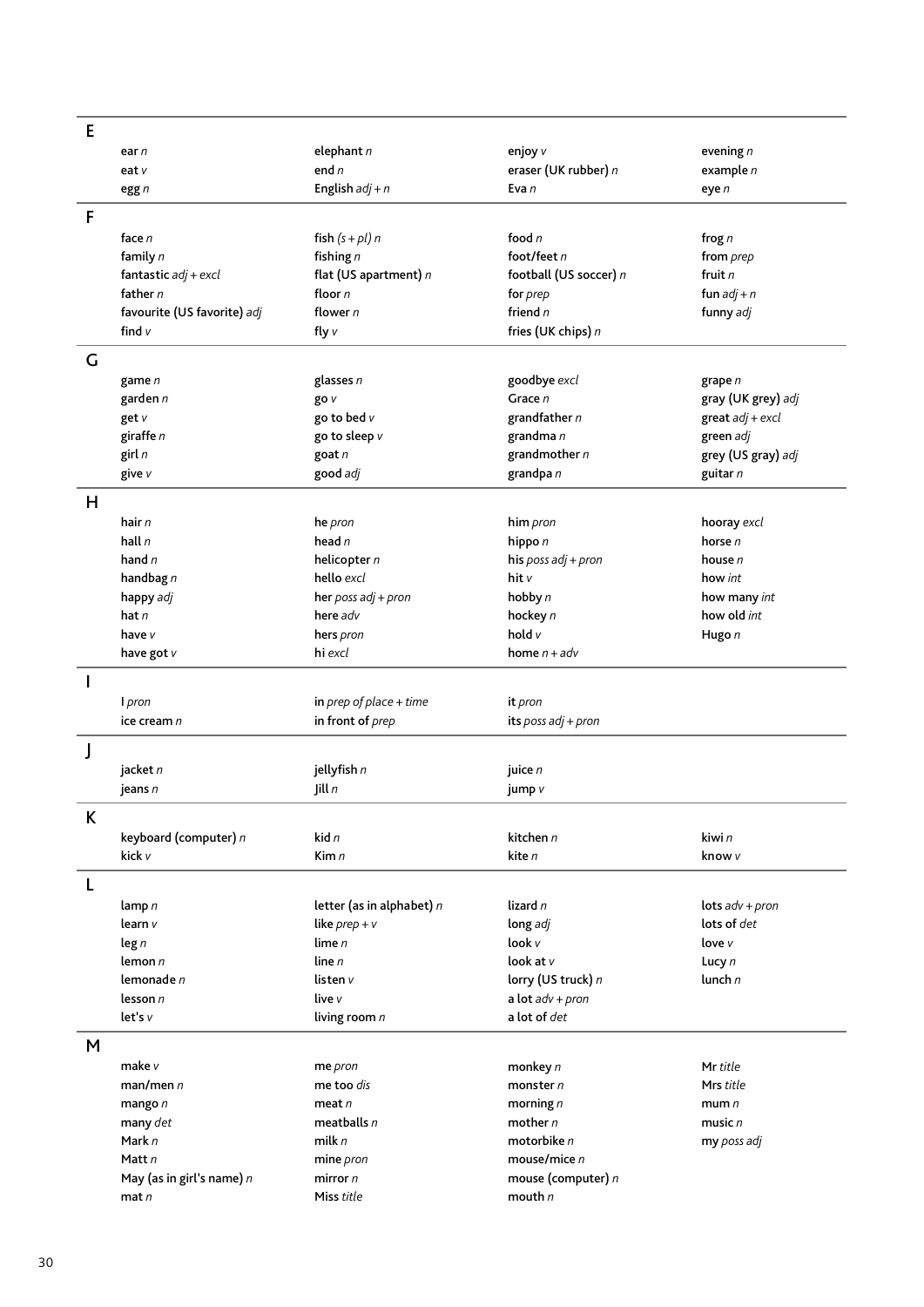| $\mathsf{N}$ |                        |                           |                            |                             |
|--------------|------------------------|---------------------------|----------------------------|-----------------------------|
|              | name $n$               | nice adj                  | $no$ adv + det             | now adv                     |
|              | new adj                | Nick $n$                  | nose $n$                   | number n                    |
|              | next to prep           | night $n$                 | not adv                    |                             |
| $\mathsf{O}$ |                        |                           |                            |                             |
|              |                        |                           |                            |                             |
|              | of prep                | old adj                   | open $adj + v$             | ours pron                   |
|              | oh dis                 | on prep of place          | or conj                    |                             |
|              | oh dear excl           | one $det + pron$          | orange $adj + n$           |                             |
|              | $OK adj + dis$         | onion $n$                 | our poss adj               |                             |
| P            |                        |                           |                            |                             |
|              | page n                 | pea n                     | piano n                    | playground n                |
|              | paint $n + v$          | pear n                    | pick up v                  | please dis                  |
|              | painting n             | pen n                     | picture n                  | point v                     |
|              | paper $adj + n$        | pencil n                  | pie n                      | polar bear n                |
|              | pardon int             | person/people n           | pineapple n                | poster $n$                  |
|              | park n                 | petn                      | pink adj                   | potato n                    |
|              | part n                 | phone $n + v$             | plane $n$                  | purple adj                  |
|              | Pat n                  | photo n                   | play v                     | put v                       |
|              |                        |                           |                            |                             |
| Q            |                        |                           |                            |                             |
|              | question $n$           |                           |                            |                             |
| $\mathsf{R}$ |                        |                           |                            |                             |
|              | radio n                | rice n                    | robot n                    | ruler $n$                   |
|              | read v                 | ride v                    | room $n$                   | run v                       |
|              | really adv             | right dis                 | rubber (US eraser) n       |                             |
|              | red adj                | right (as in correct) adj | rug $n$                    |                             |
| S            |                        |                           |                            |                             |
|              |                        | shell $n$                 |                            |                             |
|              | sad adj<br>Sam n       | ship $n$                  | skateboarding n<br>skirt n | spell v                     |
|              | sand $n$               | shirt $n$                 |                            | spider n                    |
|              |                        | shoe $n$                  | sleep v<br>small adj       | sport $n$<br>stand $v$      |
|              | sausage n              | shop (US store) n         | smile $n + v$              | start v                     |
|              | say v<br>scary adj     | short adj                 | snake n                    |                             |
|              | school $n$             | shorts $n$                | so dis                     | stop v<br>store (UK shop) n |
|              | sea n                  | show v                    | soccer (UK football) n     |                             |
|              | see v                  | silly adj                 | sock n                     | story n<br>street n         |
|              | see you excl           | sing $v$                  | sofa n                     | Sue n                       |
|              | sentence n             | sister $n$                | some det                   | sun $n$                     |
|              | she pron               | sit v                     | song $n$                   | sweet(s) (US candy) n       |
|              | sheep $(s + pl)$ n     | skateboard n              | sorry $adj + int$          | swim v                      |
|              |                        |                           |                            |                             |
| Τ            |                        |                           |                            |                             |
|              | table $n$              | thanks dis                | throw $v$                  | try $n + v$                 |
|              | table tennis $n$       | that $det + pron$         | tick $n + v$               | T-shirt $n$                 |
|              | tablet $n$             | the det                   | tiger $n$                  | TV/television $n$           |
|              | tail $n$               | their poss adj            | to prep                    |                             |
|              | take a photo/picture v | theirs pron               | today $adv + n$            |                             |
|              | talk v                 | them pron                 | Tom $n$                    |                             |
|              | teacher $n$            | then dis                  | tomato $n$                 |                             |
|              | teddy (bear) n         | there adv                 | too adv                    |                             |
|              | television/TV $n$      | these $det + pron$        | toy $n$                    |                             |
|              | tell $v$               | they pron                 | train n                    |                             |
|              | tennis $n$             | thing $n$                 | tree n                     |                             |
|              | tennis racket $n$      | this $det + pron$         | trousers n                 |                             |
|              | thank you dis          | those $det + pron$        | truck (UK lorry) n         |                             |